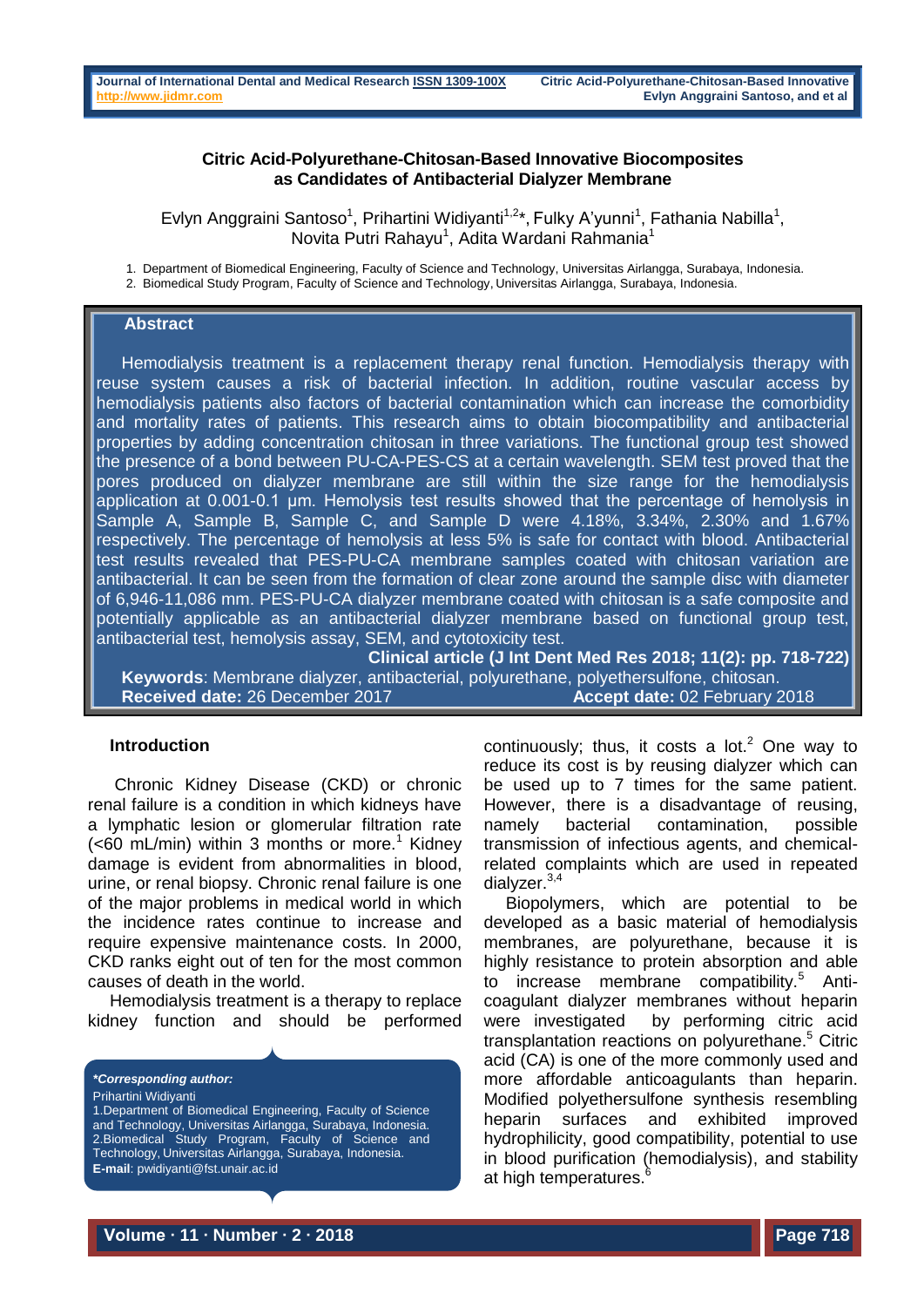Another important thing to consider after the hemodialysis process is the infection occurred in patients. Infections in hemodialysis patients may come from the water source, water treatment system at the dialysis center, water distribution system, dialysate fluid, dialysis machines, and regular vascular  $access.<sup>7</sup>$  From these cases, antibacterial dialyzer membrane is needed for hemodialysis patients. Adding Chitosan in formulating dialyzer membrane can result in antibacterial character.<sup>6,7</sup> Chitosan is one of the most abundant polymeric materials in nature, good antibacterial, and hemostatic. In addition, Chitosan also has natural water absorption ability, because its main chain contains amino, hydroxyl, and chemically active.<sup>9</sup> Chitosan molecule that could improve its antimicrobial properties, and the physical state of the chitosan, e.g. whether it is present in the form ofhydrogels, powders, films, membranesmicro/nanoparticles and coatings.<sup>10</sup> The resulting membrane from Chitosan mixture has a strong biocidal effect on bacteria. Characterization used included FTIR test, cytotoxicity test, SEM test, hemolysis assay test, and antibacterial test.

# **Materials and methods**

# **Tools and materials**

The tools used include digital balance, glass beaker, magnetic bar, magnetic stirrer, spinneret, spatulas, and aluminum foil. Characterization tools include MTT Assay (Elisa reader), SEM (Phenom), waterbath, sentrifuge, spektrofotometri UV vis. The materials used in this study are polyurethane, chitosan, polyethersulfone, citric acid, dimethylformamide, and distilled water.

# **Synthesis of Membrane Dialyzer**

Preparing polyurethane (PU), citric acid (CA), polyethersulfone (PES), chitosan (CS), and dimethylformamide (DMF). Two percent of polyurethane (PU) and 2% of citric acid (CA) were diluted in 78% dimethylformamide (DMF) at 80°C for 4 hours to form PU-CA. Then, in PU-CA solution, 18% of polyurethane (PES) was added so as to form dope solution ready to be printed in 2 forms, flat and hollow fiber. In this research, three (3) variables were used: control variables (CA 2% -PU 2% -PES 16 wt%), independent variables (3 variations of CS concentration of 0.25% (w/v); 0.35% (w/v); and 0.50% (w/v), and

dependent variables (CA-PU-PES composite characteristics as dialyzer membrane).

Membrane's printing process with a flat shape was conducted by pouring dope solution in a petri dish, then dipped into the water; while for hollow fiber, it was conducted using spinneret tool as presented in Figure 1.

The printed membranes were then dipped into Chitosan solution with concentration variations of 0.25; 0.35; 0.50 for 24 hours at 4°C. Then, the membrane was washed using Phosphate Buffer Saline (PBS) and was purged for 30 minutes in glutaraldehyde. Characterization of functional group test, antibacterial test, SEM test, hemolysis test, and cytotoxicity test were conducted afterwards.



**Figure 1.** Scheme of Hollow Fiber Membrane Print Process with spinneret tool. A. Dope Tubes, B. Water Tubes, C. Spinneret, D. Coagulation Tube, E. Gas Tube

# **Result and Discussion**

This research has successfully synthesized membrane dialyzer with polyurethane base material to react with citric acid. Then polyethersulfon was also added in it, so it can produce good film structure. Finally, the membrane was coated with Chitosan solution to elicit antibacterial character.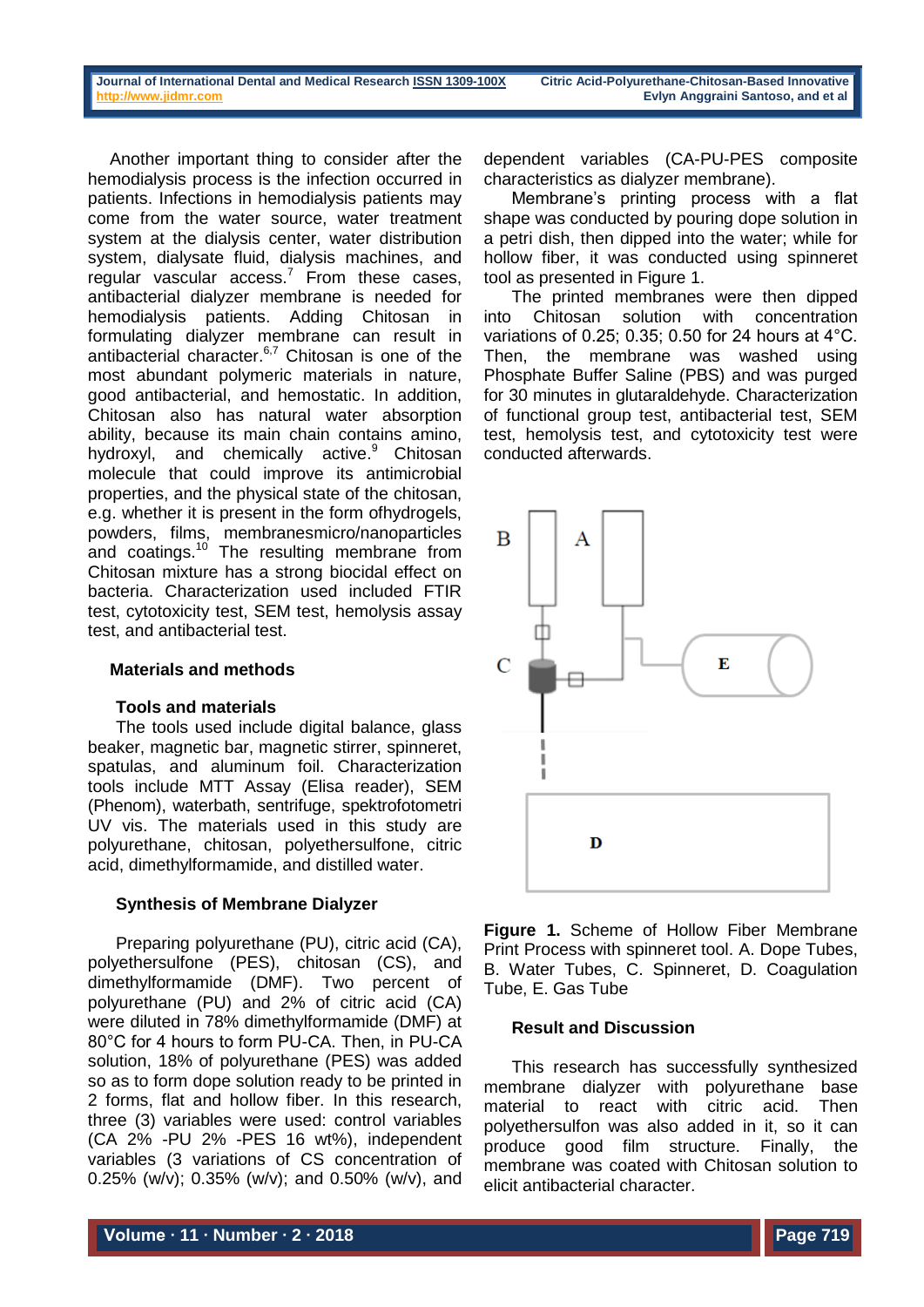### **Functional Group Test**

Functional group test aims to find out the functional groups contained in the synthesized blood sample. Based on test results using Fourier Transform Infrared (FTIR) in Table 1, there are PU-CA-PES-CS composite bonds of the OH- and -NCO functional groups in PU with wavelength of 2300 and 2250  $cm<sup>-1</sup>$ ; CA numbers of OH- with wavelength of 2800 and 2929,87 cm<sup>-</sup>  $1$ ; PES of SO<sub>2</sub> functional group with wavelength of 1151,50 and 1153,43  $cm^{-1}$ ; and CS from NH and OH functional group with wavelength length of 3066,82cm<sup>-1</sup>.

| Sample   | OH- and      | OH-    | $SO2$ Group | $N-H/O-H$ |
|----------|--------------|--------|-------------|-----------|
|          | $-NCO$ Group | Group  |             | Group     |
| Without  | 2300         | 2800   | 1151,50     | -         |
| Chitosan |              |        |             |           |
| With     | 2250         | 2929,8 | 1153,43     | 3066,82   |
| Chitosan |              | 7      |             |           |



# **Antibacterial Test**

Antibacterial test aims to determine the response of membrane dialyzer to bacterial activity. The tests were performed using Staphylococcus aureus bacteria and repeated 3 times. Agar used for bacterial culture nutrition was Trypticase Soy Agar (TSA). The antibacterial activity of Chitosan is derived from amine functional group which can form bonds with bacterial and bacterial cell walls to lysis<sup>8</sup>. Based on the test results, it was revealed that PES-PU-CA membrane samples coated with Chitosan are antibacterial. It can be seen from the formation of clear zone around the sample disc with a diameter of 6.946-11.086 mm (as shown in Figure 2). The optimal sample is recorded by the highest Chitosan-concentrated sample at 0.50 mg. The interaction between Chitosan and outermost cell membrane of bacteria affirms that concentration influences antibacterial character. The higher concentration is, the greater the inhibition of bacteria will be.<sup>11</sup>







# **Hemolysis Test**

Hemolysis results are based on erythrocyte lysis caused by contact, toxic, metal ions, or other causes which can damage erythrocyte. The test was performed using human blood samples, sterile aquades, and saline. Blood taken and dissolved in aquods and saline. Then it was incubated in water bath at 37°C for 2 hours. Next, blood in microtube is centrifuged at 3000 rpm for 10 minutes. The supernatant formed was taken and transferred to a micro well plate to test its absorbance using UV-Vis spectrophotometry with 490nm wavelength. The test was conducted in 3 times iteration. Based on the test results, the percentage of hemolysis in Sample A, Sample B, Sample C, and Sample D were 3.34%; 3.18%; 2.30%; and 1.67% respectively. The percentage of hemolysis is less than 5% and deemed safe for contact with blood, $12$  so all samples are safe for contact with blood. Increased Chitosan concentration also affects the decreasing percentage of hemolysis (as shown in Figure 3).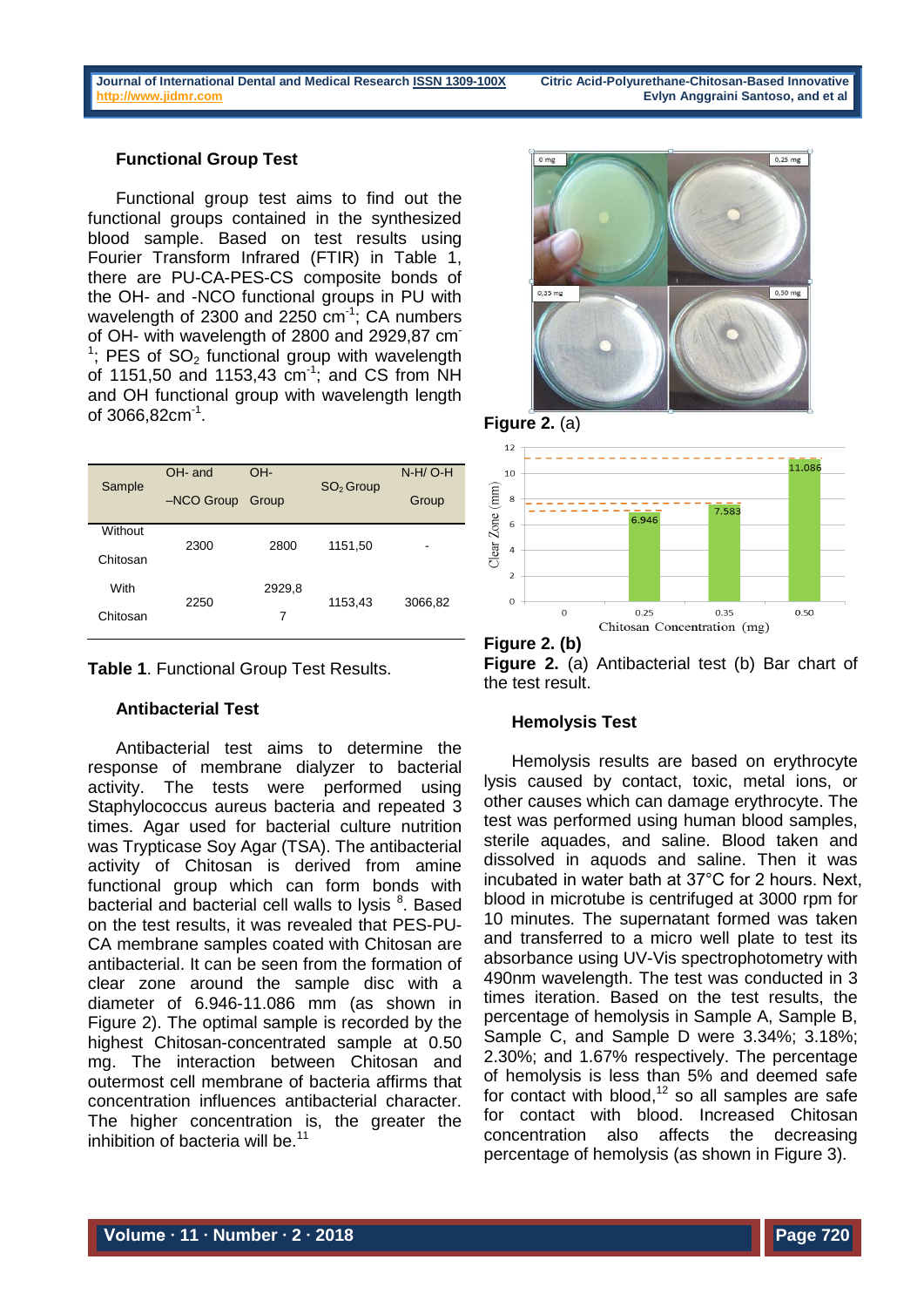



# **Morphology Test**

SEM test aims to determine membrane morphology, which can be known from its structure and pore size. Therefore, based on the data of SEM test results, uniformity of usable membrane structure can be determined. SEM test was conducted using Perox. The samples were placed on a holder and inserted into the recorder tool to be displayed on computer screen (as shown in Figure 4). Sample used for this test is the best sample with the highest concentration of Chitosan (0.50 mg). SEM test for topography illustrated that the pore size of dialyzer membrane surface was 0.095 μm, as shown in Figure 4. The pore size that can be used in the application of hemodialysis is the ultrafiltration pore size at 0.001-0.1  $\mu$ m.<sup>13</sup> Hence, the pore produced were still within the range for hemodialysis application.



**Figure 4.** SEM Test Results.

#### **Cytotoxicity Test**

Material toxicity level was tested using MTT assay method. Samples were incubated on erythosit cells in eagle's medium for 24 hours. To determine the percentage of his living cell by determining the absorption wavelength using ELISA Reader. The result could be seen at Figure 5.Material is not toxic if the percentage of living cells is more than  $50\%$ .<sup>14</sup> Based on the cytotoxicity test through MTT Assay method showed that the four samples are not toxic.



**Figure 5.** Increased chitosan concentration causes the percentage of cytotoxicity to increase.

#### **Conclusions**

Biocomposites of citric acid (CA)-polyurethane (PU)-polyurethane (PES)-Chitosan (CS) can be used as antibacterial hemodialysis membrane candidates based on test results which have been performed, namely functional group test, antibacterial test, haemolysis test, SEM test, and cytotoxicity test.

#### **Acknowledgements**

We gratefully thank directorate of Learning and Student Affairs, Ministry of Research and Technology and Higher Education for the funding of this research.

#### **References**

- **1.** Schnaper HW. Remnant nephron physiology and the progression of chronic kidney disease. *Pediatr Nephrol*. 2014;29 (2):193-202.
- **2.** Pengobatan Gagal Ginjal Kronik, Betapa Mahalnya. Available at:["http://www.pdpersi.co.id."](http://www.pdpersi.co.id/) Accessed October 14 , 2016.
- **3.** Vanholder R, Canaud B, Fluck R, Jadoul M, Labriola L, Marti-Monros A, Tordoir J, Van Biesen W. Diagnosis, Prevention and Treatment of Haemodialysis Catheter-Related Bloodstream Infections (CRBSI): a Position Statement of European Renal Best Practice (ERBP) NDT Plus.2010;3(1):234–246.